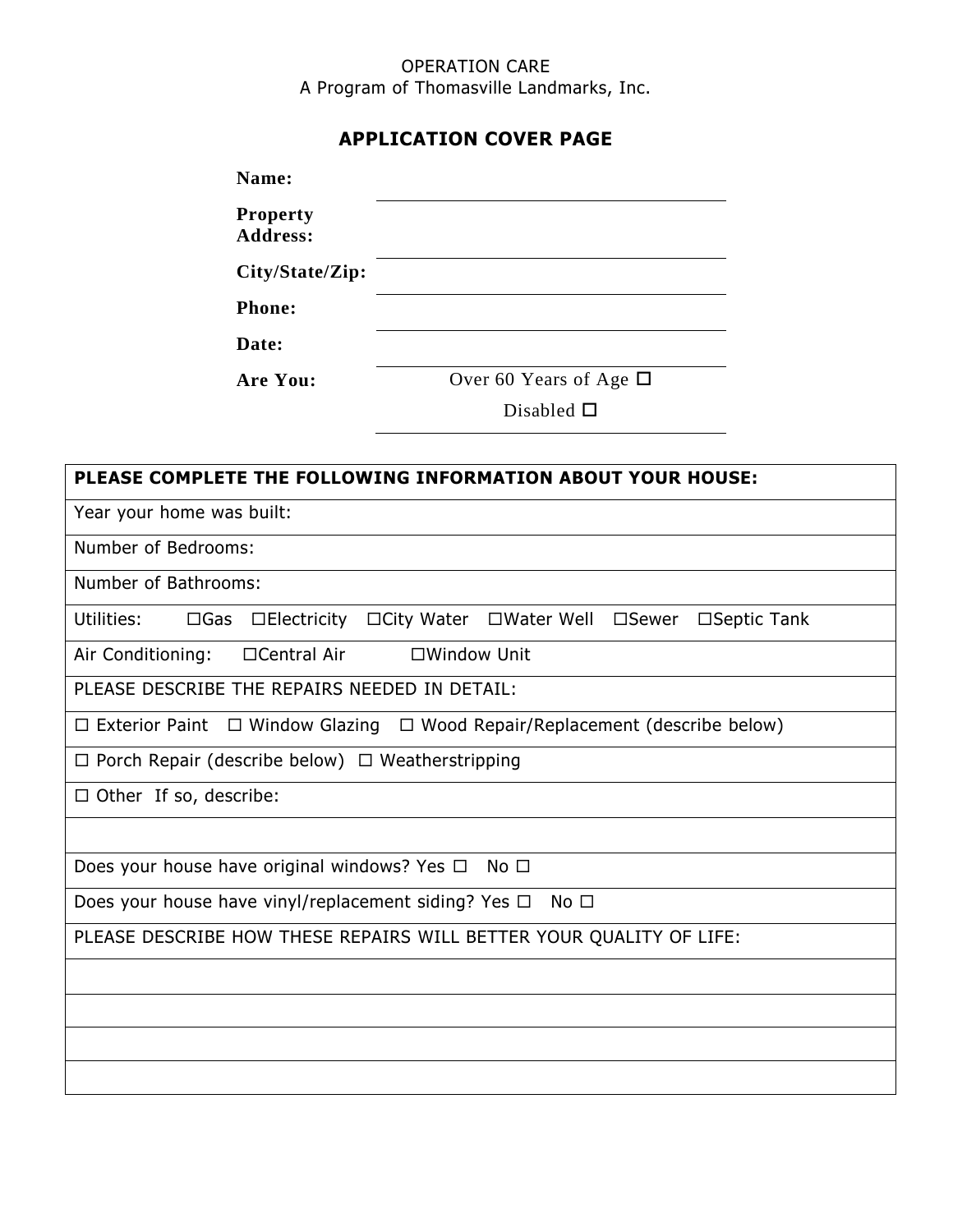Look at your house from above it, and draw where you need repairs:

| Front door |  |  |
|------------|--|--|

Road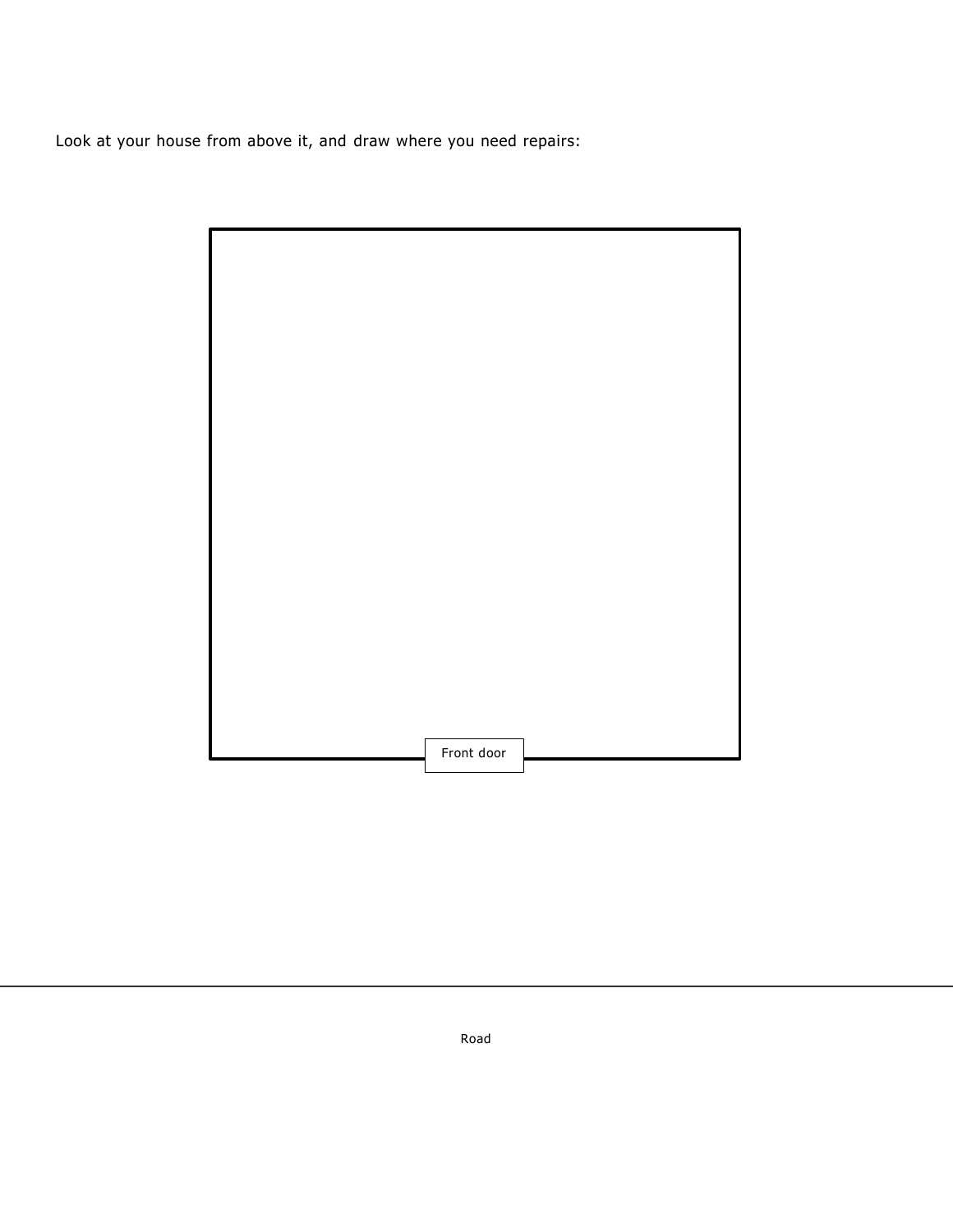The information collected in this application will be used to determine eligibility. Th omasville Landmarks, Inc. will not disclose any information in this application without your consent except as required by law.

| <b>Previous</b>        | Has your home been repaired in the past with funding from a City, County, State or Federal |
|------------------------|--------------------------------------------------------------------------------------------|
| <b>Rehabilitation:</b> | □ YES<br>Grant?<br>- NO                                                                    |
|                        | If yes, please provide the date and cost:                                                  |
|                        | Date:<br>Cost:                                                                             |

# **1. PROPERTY INFORMATION** Address of Property (Street, City, State, & Zip Code)  $\bigcup_{n=1}^{\infty}$  Owner:  $\bigcup_{n=1}^{\infty}$  YES  $\bigcup_{n=1}^{\infty}$  NO How many years?\_

Mailing Address, if different from Property Address above:

| <b>2. APPLICANTS INFORMATION</b>                           |                                                                  |  |  |  |  |  |  |  |
|------------------------------------------------------------|------------------------------------------------------------------|--|--|--|--|--|--|--|
| <b>HEAD OF HOUSEHOLD</b>                                   | <b>SPOUSE OR CO-APPLICANT</b>                                    |  |  |  |  |  |  |  |
| Name                                                       | Name                                                             |  |  |  |  |  |  |  |
| Date of Birth                                              | Date of Birth                                                    |  |  |  |  |  |  |  |
| <b>SSN</b>                                                 | <b>SSN</b>                                                       |  |  |  |  |  |  |  |
| TDL or ID $#$                                              | TDL or ID #                                                      |  |  |  |  |  |  |  |
| <b>Marital Status</b>                                      | <b>Marital Status</b>                                            |  |  |  |  |  |  |  |
| No. of Dependents                                          | No. of Dependents                                                |  |  |  |  |  |  |  |
| Home Phone                                                 | Home Phone                                                       |  |  |  |  |  |  |  |
| <b>REFERENCE NAME:</b>                                     |                                                                  |  |  |  |  |  |  |  |
| Address:                                                   | Phone:                                                           |  |  |  |  |  |  |  |
| City:                                                      | Zip Code:<br>State:                                              |  |  |  |  |  |  |  |
| Relationship (select one):<br>Neighbor<br>$\Box$<br>$\Box$ | <b>Family Friend</b><br>Relative<br>Employer<br>$\Box$<br>$\Box$ |  |  |  |  |  |  |  |

|                                            | <b>3. EMPLOYMENT INFORMATION</b>     |       |                |                |                                         |              |                     |              |  |
|--------------------------------------------|--------------------------------------|-------|----------------|----------------|-----------------------------------------|--------------|---------------------|--------------|--|
| Self-Employed:                             |                                      | □ YES |                | $\square$ NO   | Self-Employed:                          | □ YES        | <b>NO</b><br>$\Box$ |              |  |
| Retired:                                   |                                      | □ YES |                | $\square$ NO   | Retired:                                | □ YES        | $\square$ NO        |              |  |
| <b>Current Employer</b>                    |                                      |       |                |                | <b>Current Employer</b>                 |              |                     |              |  |
| Address                                    |                                      |       |                |                | <b>Address</b>                          |              |                     |              |  |
| City/State/Zip                             |                                      |       |                |                | City/State/Zip                          |              |                     |              |  |
| Earnings                                   |                                      | \$    |                |                | \$<br>Earnings                          |              |                     |              |  |
| Pay Period                                 |                                      |       |                |                | Pay Period                              |              |                     |              |  |
| Job Title/Position:<br>Job Title/Position: |                                      |       |                |                |                                         |              |                     |              |  |
|                                            | Work Phone:<br>How long at this job? |       |                | Work Phone:    | How long at this job?                   |              |                     |              |  |
|                                            |                                      |       |                |                |                                         |              |                     |              |  |
| <b>OTHER INCOME</b>                        |                                      |       |                |                | OTHER INCOME FOR SPOUSE OR CO-APPLICANT |              |                     |              |  |
| Other Income                               |                                      | \$    |                |                | Other Income                            |              |                     |              |  |
| <b>SSA</b>                                 | <b>SSI</b>                           |       | <b>PENSION</b> | <b>CHILD</b>   | <b>RENT</b>                             | <b>OTHER</b> |                     | <b>TOTAL</b> |  |
| \$                                         | \$                                   | \$    |                | <b>SUPPORT</b> | \$                                      | \$           |                     | \$           |  |
|                                            |                                      |       |                | \$             |                                         |              |                     |              |  |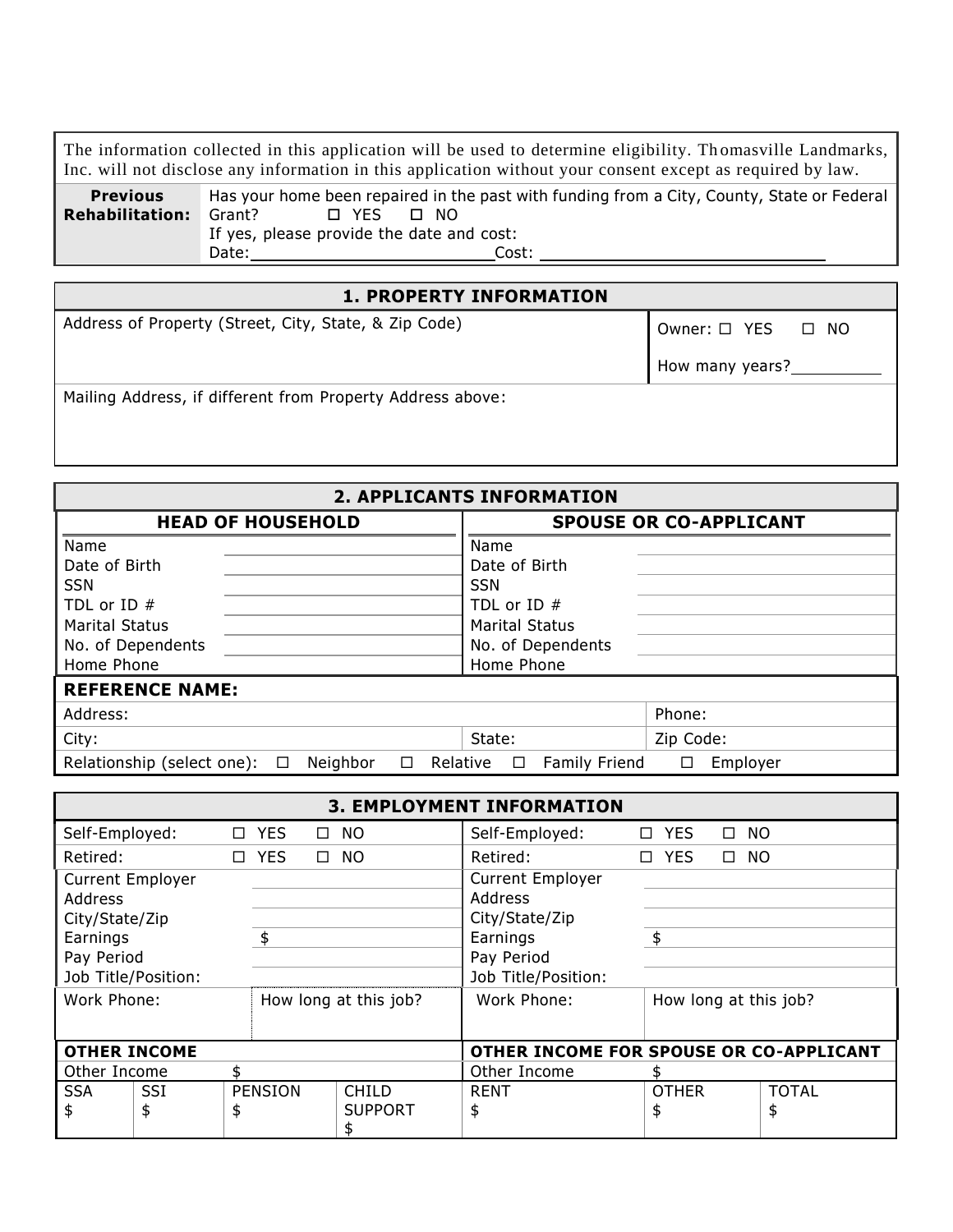| <b>4. HOUSEHOLD COMPOSITION</b><br>(Please list all household members including dependents) |    |                  |                                   |                     |     |  |  |  |
|---------------------------------------------------------------------------------------------|----|------------------|-----------------------------------|---------------------|-----|--|--|--|
| Name                                                                                        |    | Date of Birth    | Relationship                      | Social Security No. | Sex |  |  |  |
|                                                                                             |    |                  |                                   |                     |     |  |  |  |
|                                                                                             |    |                  |                                   |                     |     |  |  |  |
|                                                                                             |    |                  |                                   |                     |     |  |  |  |
|                                                                                             |    |                  |                                   |                     |     |  |  |  |
|                                                                                             |    |                  |                                   |                     |     |  |  |  |
|                                                                                             |    |                  |                                   |                     |     |  |  |  |
|                                                                                             |    |                  | <b>5. MORTGAGE INFORMATION</b>    |                     |     |  |  |  |
| Name(s) that appears on the Title-Deed                                                      |    |                  |                                   |                     |     |  |  |  |
| Mortgage Company Name                                                                       |    |                  |                                   |                     |     |  |  |  |
| <b>Street Address</b>                                                                       |    |                  |                                   |                     |     |  |  |  |
| City/State/Zip                                                                              |    |                  |                                   |                     |     |  |  |  |
| Original Mortgage Amount                                                                    |    | \$               |                                   |                     |     |  |  |  |
| Approximate Balance                                                                         |    |                  |                                   |                     |     |  |  |  |
| <b>Account Number</b>                                                                       |    |                  |                                   |                     |     |  |  |  |
| Monthly Mortgage Payment                                                                    |    | $\frac{1}{2}$    |                                   |                     |     |  |  |  |
| Are Taxes and Insurance included?                                                           |    | <b>YES</b><br>П. | <b>NO</b><br>$\Box$               |                     |     |  |  |  |
| Is your mortgage current?                                                                   |    | <b>YES</b>       | $\Box$<br><b>NO</b>               |                     |     |  |  |  |
|                                                                                             |    |                  | <b>6. INSURANCE INFORMATION</b>   |                     |     |  |  |  |
| Is the property in the 100-year Flood Plain?                                                |    | П.               | <b>YES</b><br>$\Box$ NO           |                     |     |  |  |  |
| Do you have flood insurance?                                                                |    | <b>NO YES</b>    | <b>NO</b><br>$\Box$               |                     |     |  |  |  |
| Do you have property insurance?                                                             |    |                  | <b>YES</b><br><b>NO</b><br>$\Box$ |                     |     |  |  |  |
| <b>Insurance Company Name</b>                                                               |    |                  |                                   |                     |     |  |  |  |
| Address                                                                                     |    |                  |                                   |                     |     |  |  |  |
| City/State/Zip                                                                              |    |                  |                                   |                     |     |  |  |  |
| Amount of Premium                                                                           | \$ |                  | Coverage Amount                   | \$                  |     |  |  |  |
| Agent's Name                                                                                |    |                  | <b>Expiration Date of Policy</b>  |                     |     |  |  |  |
| <b>Telephone Number</b>                                                                     |    |                  |                                   |                     |     |  |  |  |

| 7. MONTHLY INCOME AND COMBINED MONTHLY BILLS                                                                                                                                            |                                              |                                              |  |                                              |                                                                                                                                                      |                                              |  |  |
|-----------------------------------------------------------------------------------------------------------------------------------------------------------------------------------------|----------------------------------------------|----------------------------------------------|--|----------------------------------------------|------------------------------------------------------------------------------------------------------------------------------------------------------|----------------------------------------------|--|--|
| <b>Gross Monthly Income</b>                                                                                                                                                             | Applicant                                    | <b>Co-Applicant</b>                          |  | Others in<br>Household                       | <b>Monthly Bills</b>                                                                                                                                 | Monthly<br>Amount                            |  |  |
| Base Employment Income<br>AFDC/TANF<br>Food Stamps<br>Social Security or Railroad<br>Retirement<br>SSI<br>Disability<br>Alimony<br>Child Support                                        | \$<br>\$<br>\$<br>\$<br>\$<br>\$<br>\$<br>\$ | \$<br>\$<br>\$<br>\$<br>\$<br>\$<br>\$<br>\$ |  | \$<br>\$<br>\$<br>\$<br>\$<br>\$<br>\$<br>\$ | Mortgage<br><b>Utilities</b><br>Car Payment<br>Average Credit<br>Card Payment<br>Insurance<br>Child Care<br>School Lunch<br>Alimony/Child<br>Support | \$<br>\$<br>\$<br>\$<br>\$<br>\$<br>\$<br>\$ |  |  |
| Other                                                                                                                                                                                   | \$                                           | \$                                           |  | \$                                           | Student Loan                                                                                                                                         | \$                                           |  |  |
| <b>TOTAL</b>                                                                                                                                                                            | \$                                           | \$                                           |  | \$                                           | Groceries<br><b>TOTAL</b>                                                                                                                            | \$<br>\$                                     |  |  |
| 1. Self-employed applicant(s) may be required to provide<br>additional documentation such as tax returns and financial<br>statements.<br>3. Please attach copies of last month's bills. |                                              |                                              |  | income:                                      | 2. List additional household members over 18 who receive<br>AGE                                                                                      | MONTHLY WAGE                                 |  |  |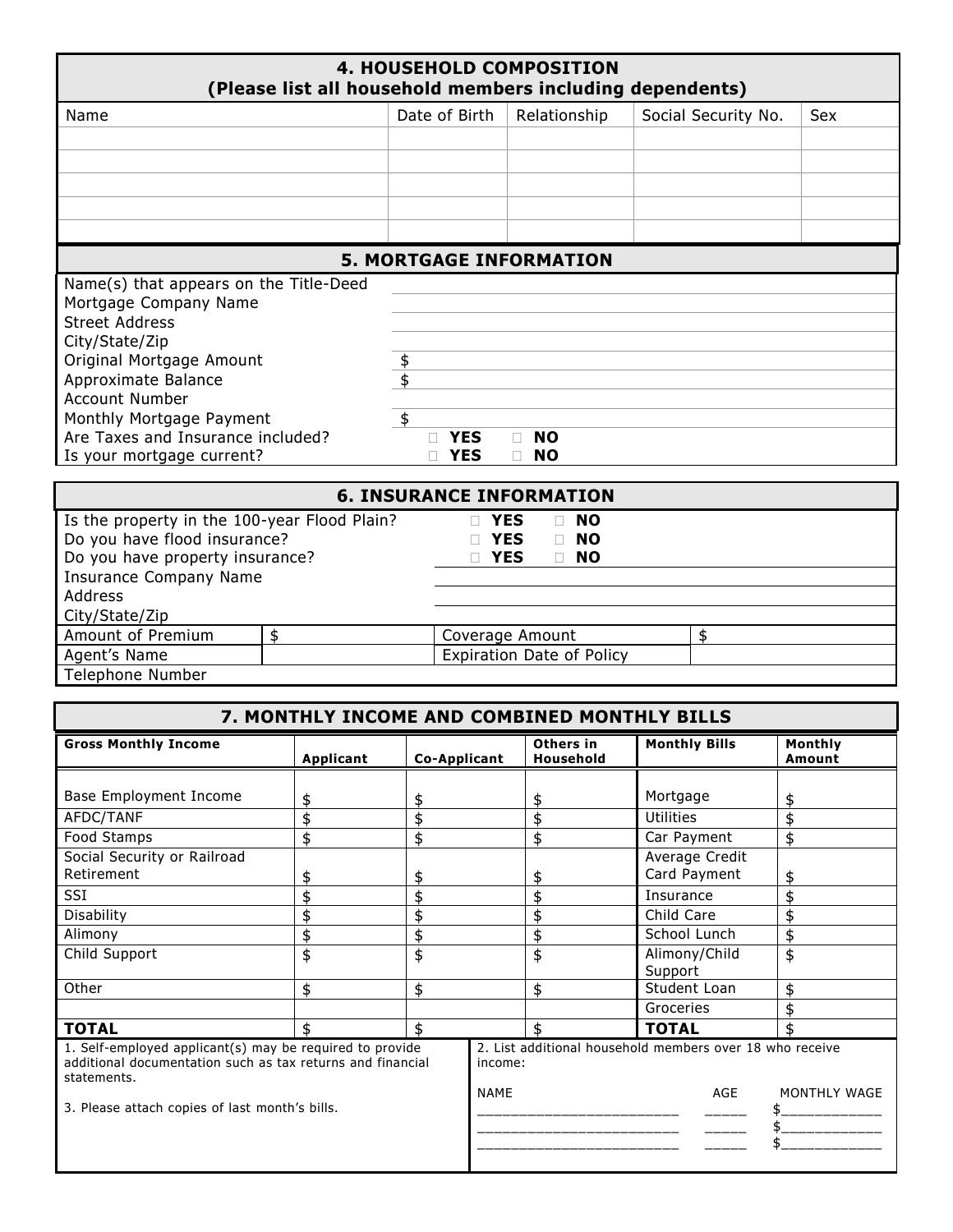|                                                           |            |                                                           | 8. ASSETS<br>(List Checking and Savings Accounts Below)   |                           |           |  |  |
|-----------------------------------------------------------|------------|-----------------------------------------------------------|-----------------------------------------------------------|---------------------------|-----------|--|--|
| Name and Address of Bank, Savings & Loan or Credit Union: |            | Name and Address of Bank, Savings & Loan or Credit Union: |                                                           |                           |           |  |  |
|                                                           |            |                                                           |                                                           |                           |           |  |  |
| Name and Address of Bank, Savings & Loan or Credit Union: |            |                                                           | Name and Address of Bank, Savings & Loan or Credit Union: |                           |           |  |  |
|                                                           |            |                                                           |                                                           | Balance: \$______________ |           |  |  |
| Do you own a:                                             | <b>YES</b> | NO I                                                      | Do you own a:                                             | <b>YES</b>                | <b>NO</b> |  |  |
| <b>Stove</b>                                              |            |                                                           | Car $(\#1)$                                               |                           |           |  |  |
| Refrigerator                                              |            |                                                           |                                                           |                           |           |  |  |
| Washer                                                    |            |                                                           | Car $(\#2)$                                               |                           |           |  |  |
| <b>Dryer</b>                                              |            |                                                           |                                                           |                           |           |  |  |

|                                       |                    | 9. DEBT                  | (TO WHOM DO YOU AND THE CO-APPLICANT OWE MONEY?) |                    |                          |
|---------------------------------------|--------------------|--------------------------|--------------------------------------------------|--------------------|--------------------------|
| Car                                   | Monthly<br>Payment | Unpaid<br>Balance        | Name and Address of Company                      | Monthly<br>Payment | Unpaid<br><b>Balance</b> |
|                                       |                    |                          |                                                  |                    | \$                       |
|                                       | Mos. left to pay:  |                          |                                                  | Mos. left to pay:  |                          |
| Furniture                             | Monthly<br>Payment | Unpaid<br>Balance        | Name and Address of Company                      | Monthly<br>Payment | Unpaid<br><b>Balance</b> |
|                                       |                    |                          |                                                  |                    |                          |
|                                       | Mos. left to pay:  |                          |                                                  | Mos. left to pay:  |                          |
| Credit Card                           | Monthly<br>Payment | Unpaid<br><b>Balance</b> | Alimony/Child Support                            | \$                 | /month                   |
|                                       | \$                 |                          | Job-related Expenses                             | \$                 | /month                   |
|                                       | Mos. left to pay:  |                          |                                                  |                    |                          |
| Medical                               | Monthly<br>Payment | Unpaid<br>Balance        | (Child Care, Union Dues, etc.)                   | \$                 | /month                   |
|                                       | Mos. left to pay:  |                          | <b>Column 2: Subtotal of Payments</b>            | \$                 | /month                   |
|                                       |                    |                          | <b>Column 1: Subtotal of Payments</b>            | \$                 | /month                   |
| <b>Column 1: Subtotal of Payments</b> | \$                 | /month                   | <b>Total Monthly Expenses</b>                    | \$                 | /month                   |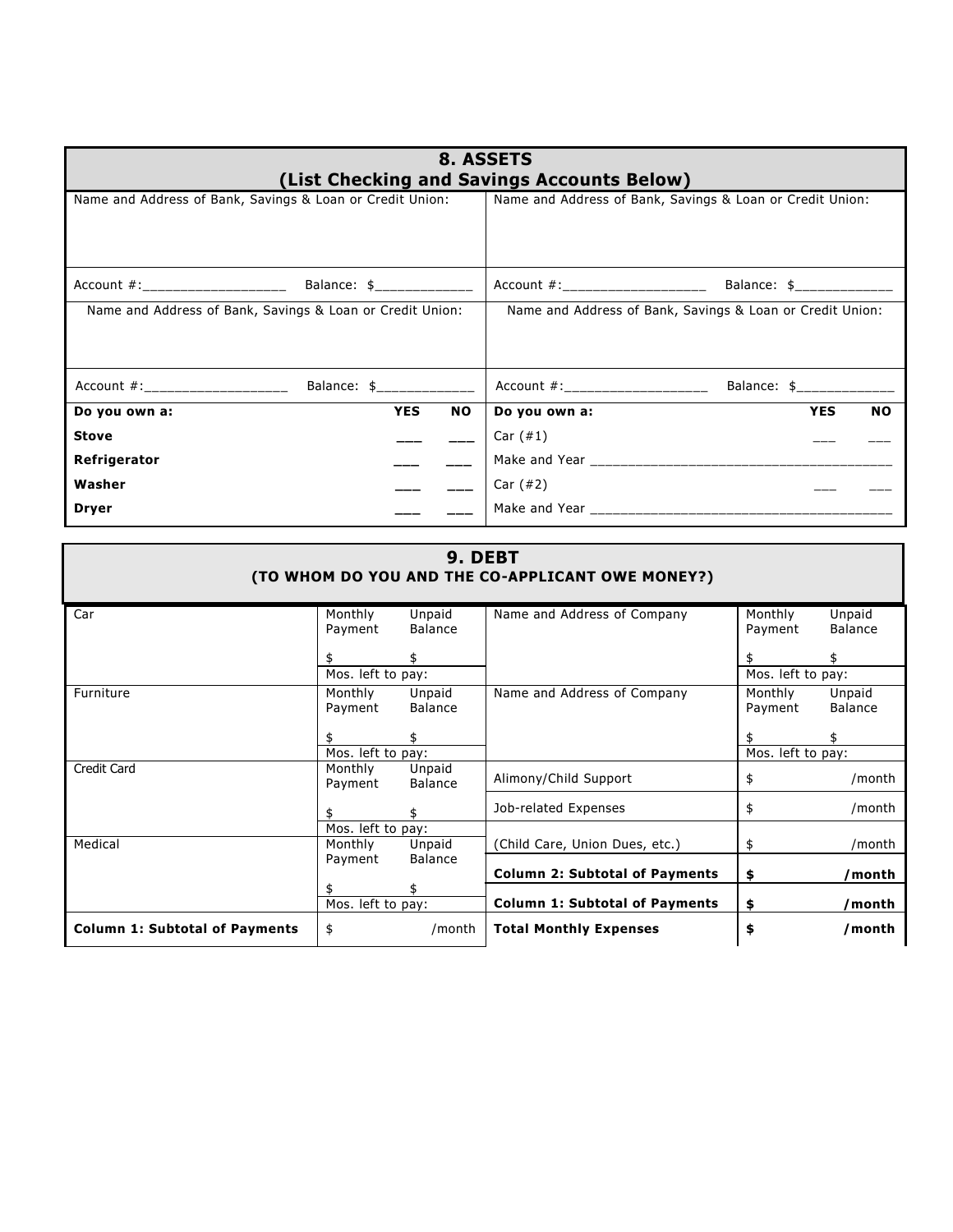|                         | <b>10. ACKNOWLEDGEMENT OF NOTICES</b>                                                                                                                                                                                                                                                                                                                                                                                                                                                                                                                                                                                                                                                                                                      |    |                  |        |           |  |                     |           |  |  |  |
|-------------------------|--------------------------------------------------------------------------------------------------------------------------------------------------------------------------------------------------------------------------------------------------------------------------------------------------------------------------------------------------------------------------------------------------------------------------------------------------------------------------------------------------------------------------------------------------------------------------------------------------------------------------------------------------------------------------------------------------------------------------------------------|----|------------------|--------|-----------|--|---------------------|-----------|--|--|--|
| Initial<br><b>Below</b> | As an applicant for and potential recipient of home repair assistance from Thomasville Landmarks,<br>I/we understand and agree to the following:                                                                                                                                                                                                                                                                                                                                                                                                                                                                                                                                                                                           |    |                  |        |           |  |                     |           |  |  |  |
|                         | Contractor House Access: I/we acknowledge and agree that if approved for assistance contractors shall<br>have access to my/our home and property for preparation of bids so that they may obtain necessary<br>information about my/our home and the needed repairs.                                                                                                                                                                                                                                                                                                                                                                                                                                                                        |    |                  |        |           |  |                     |           |  |  |  |
|                         | Credit Check and Verifications: I/we understand and agree that Thomasville Landmarks, Inc. will verify all<br>information contained in this application and check my/our credit through a national credit bureau.                                                                                                                                                                                                                                                                                                                                                                                                                                                                                                                          |    |                  |        |           |  |                     |           |  |  |  |
|                         | Federal Equal Credit Opportunity Act: The Federal Equal Credit Opportunity Act prohibits creditors from<br>discriminating on the basis of race, color, religion, national origin, age, sex, marital status, whether all or part<br>of the applicant's income is derived from any public assistance program, or if the applicant has in good faith<br>exercised any right under the Consumer Credit Protection Act title VIII of the Civil Rights Act of 1968. Fair<br>housing, likewise, prohibits discrimination on the basis of race, color, religion, sex, or national origin. The<br>Federal Agency which administers compliance with this law is the Comptroller of the Currency, Consumer<br>Affairs Division, Washington, DC 20219. |    |                  |        |           |  |                     |           |  |  |  |
|                         | House Evaluation: I/we understand that Thomasville Landmarks will conduct a feasibility assessment of<br>my/our property for the purpose of determining whether my/our home is eligible to receive assistance. I/we<br>understand that Thomasville Landmark's has maximum limits that can be spent to repair my/our home. If<br>my/our home cannot be repaired within the maximum dollar limit allowance, I/we understand that I/we will<br>not be eligible for the Operation CARE Program.                                                                                                                                                                                                                                                |    |                  |        |           |  |                     |           |  |  |  |
|                         | Lead Paint Poisoning: The pamphlet entitled "Protect Your Family From Lead in Your Home" was<br>provided to me/us with this application and I/we hereby confirm receipt of this notice.                                                                                                                                                                                                                                                                                                                                                                                                                                                                                                                                                    |    |                  |        |           |  |                     |           |  |  |  |
|                         | <b>Photo Release:</b> As owner(s) of the property listed in this application, I/we understand and agree that if<br>approved for assistance, photographs will be taken of my/our home before, during and after repair assistance<br>is provided, and that such photos may be used in reports published by Thomasville Landmark's.                                                                                                                                                                                                                                                                                                                                                                                                           |    |                  |        |           |  |                     |           |  |  |  |
|                         | Right to Financial Privacy Act: This is to notify you, as required by the Right to Financial Privacy Act of<br>1978, that the Department of Housing and Urban Development has a right of access to financial records held<br>by any financial institution in connection with the consideration or administration of the rehabilitation loan or<br>grant for which you have applied. Financial records involving your transactions will be available to the<br>Department of Housing and Urban Development without further notice or authorization but will not be<br>disclosed or released to another Governmental Agency or Department without your consent except as required<br>or permitted by law.                                    |    |                  |        |           |  |                     |           |  |  |  |
|                         | <b>11. DECLARATIONS</b>                                                                                                                                                                                                                                                                                                                                                                                                                                                                                                                                                                                                                                                                                                                    |    |                  |        |           |  |                     |           |  |  |  |
|                         | Please Check the Box That Best Answers the Following Questions for You and the Co-applicant.                                                                                                                                                                                                                                                                                                                                                                                                                                                                                                                                                                                                                                               |    | <b>Applicant</b> |        |           |  | <b>Co-Applicant</b> |           |  |  |  |
| Α.                      | Do you have any debt because of a court decision against you?                                                                                                                                                                                                                                                                                                                                                                                                                                                                                                                                                                                                                                                                              |    | <b>NES</b>       |        | $\Box$ NO |  | <b>NES</b>          | $\Box$ NO |  |  |  |
| В.                      | Have you been declared bankrupt within the past 7 years?                                                                                                                                                                                                                                                                                                                                                                                                                                                                                                                                                                                                                                                                                   |    | <b>NES</b>       |        | <b>NO</b> |  | <b>NO YES</b>       | <b>NO</b> |  |  |  |
| C.                      | Have you had property foreclosed on in the past 7 years?                                                                                                                                                                                                                                                                                                                                                                                                                                                                                                                                                                                                                                                                                   |    | <b>NO</b> YES    |        | $\Box$ NO |  | <b>NES</b>          | $\Box$ NO |  |  |  |
| D.                      | Are you currently involved in a lawsuit?                                                                                                                                                                                                                                                                                                                                                                                                                                                                                                                                                                                                                                                                                                   | Ω. | <b>YES</b>       | $\Box$ | <b>NO</b> |  | <b>T</b> YES        | $\Box$ NO |  |  |  |
| Е.                      | Are you paying alimony or child support?                                                                                                                                                                                                                                                                                                                                                                                                                                                                                                                                                                                                                                                                                                   | □  | <b>YES</b>       |        | <b>NO</b> |  | <b>NES</b>          | $\Box$ No |  |  |  |
| F.                      | Are you a U.S. citizen or permanent resident?                                                                                                                                                                                                                                                                                                                                                                                                                                                                                                                                                                                                                                                                                              |    | <b>YES</b>       |        | $\Box$ NO |  | <b>NES</b>          | $\Box$ NO |  |  |  |
|                         | Answering "yes" to these questions does not automatically disqualify you. If you answered "yes" to any question A                                                                                                                                                                                                                                                                                                                                                                                                                                                                                                                                                                                                                          |    |                  |        |           |  |                     |           |  |  |  |

through **E**, however, please explain on a separate sheet of paper.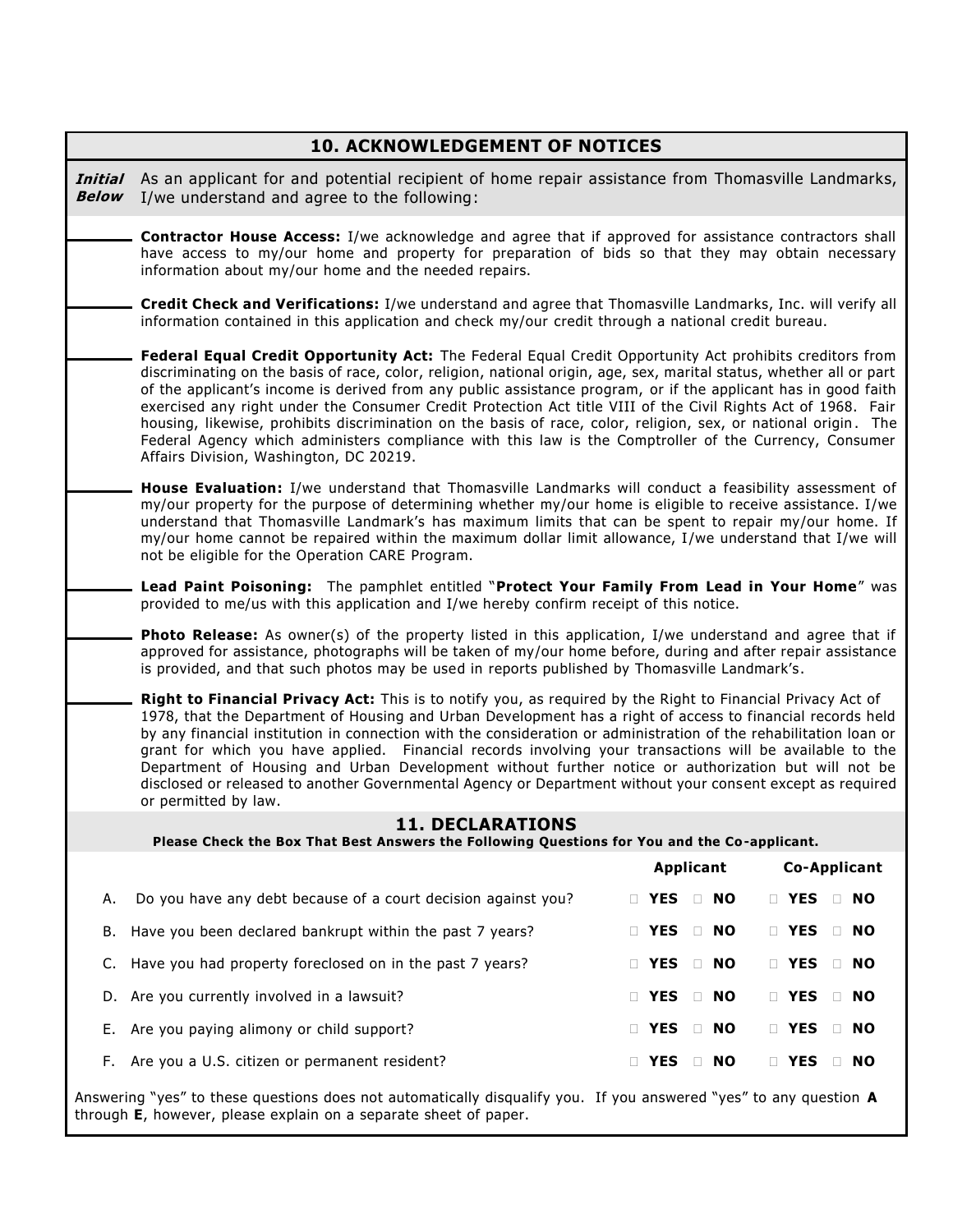## **12. CERTIFICATION AND AGREEMENT BY APPLICANT(S)**

I/We, the undersigned, specifically acknowledge and agree that:

- 1. All forms and copies of documents obtained by Thomasville Landmarks to complete this application for assistance are the property of Thomasville Landmarks;
- 2. Verification and re-verification of any information contained in the application may be made at any time by the County, either directly or through a credit reporting agency, from any source named in this application in any of the material facts which I/we have represented herein should it change prior to signing contracts.

**Certification:** I/We certify that the information provided in this application and all information furnished in support of this application are given for the purpose of obtaining financial assistance under the Thomasville Landmarks Operation C.A.R.E. and are true and correct as the date set forth opposite my/our signature(s) on this application and acknowledge my/our understanding that any intentional or negligent misrepresentation(s) of the information contained in this application may result in civil liability and/or criminal penalties including, but not limited to, fine or imprisonment or both under the provision of Title 18, United States Code, Section 1001, et seq. and liability for monetary damages to the County, its agents, successors, and assigns, insurers and any other person who may suffer any loss due to reliance upon any misrepresentation which I/we have made on this application. I/We understand that any willful misstatement of material facts will be grounds for disqualification for assistance. I/We further certify that I am/we are the owner(s) and occupant(s) of the property to be repaired, and upon completion of all repairs, I/we will occupy/re-occupy this property.

| Signature of applicant:    | Date |
|----------------------------|------|
| Signature of co-applicant: | Date |